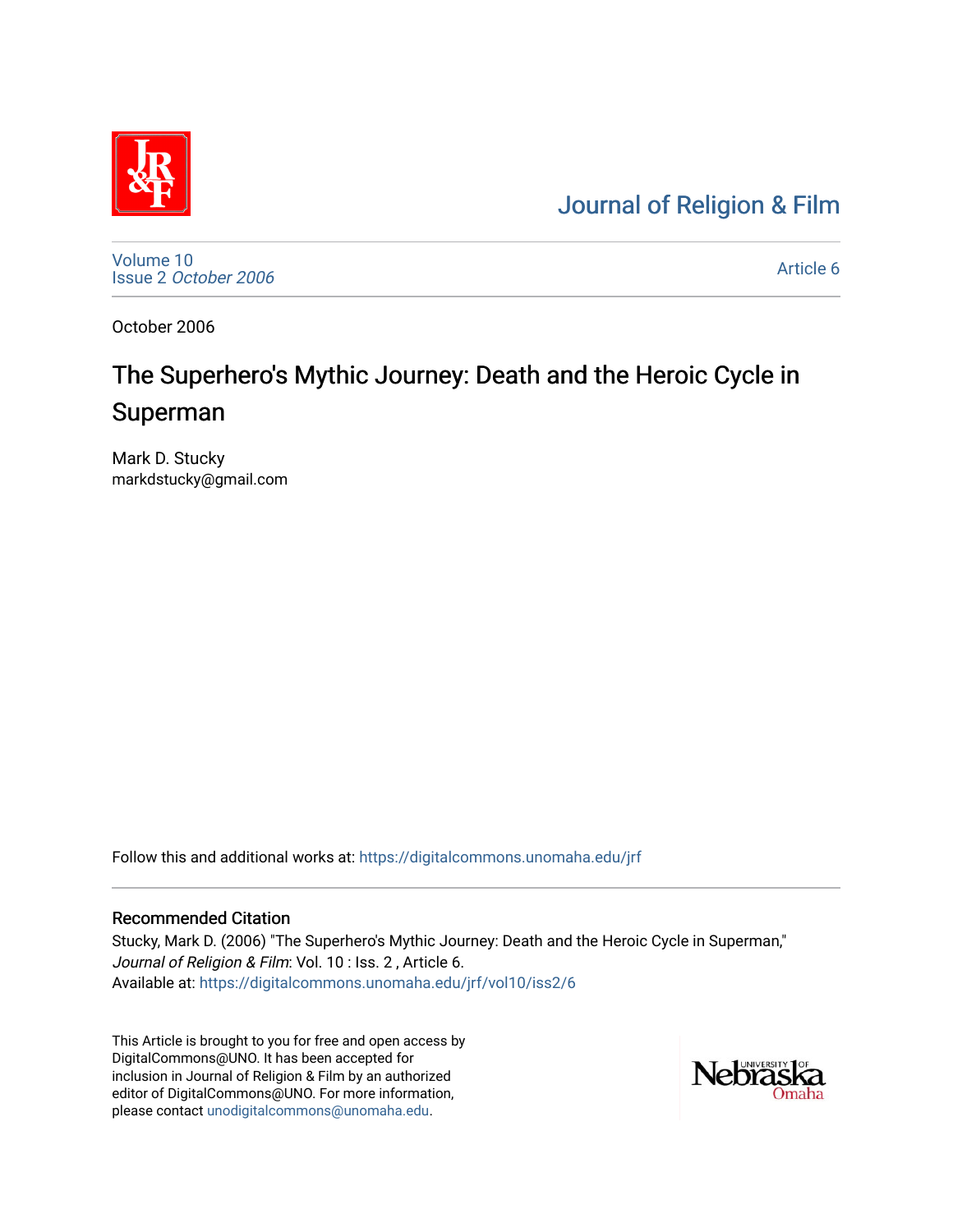### The Superhero's Mythic Journey: Death and the Heroic Cycle in Superman

#### Abstract

Superman, the original superhero, is a culmination of the great mythic heroes of the past. The hero's journey, a recurring cycle of events in mythology, is described by Joseph Campbell. The three acts in Superman: The Movie portray a complex calling to the superhero's role, consisting of three distinct calls and journeys. Each of the three stages includes the death of someone close to him, different symbols of his own death and resurrection, and different experiences of atonement with a father figure. Analyzing these mythic cycles bestows the viewer with a heroic "elixir."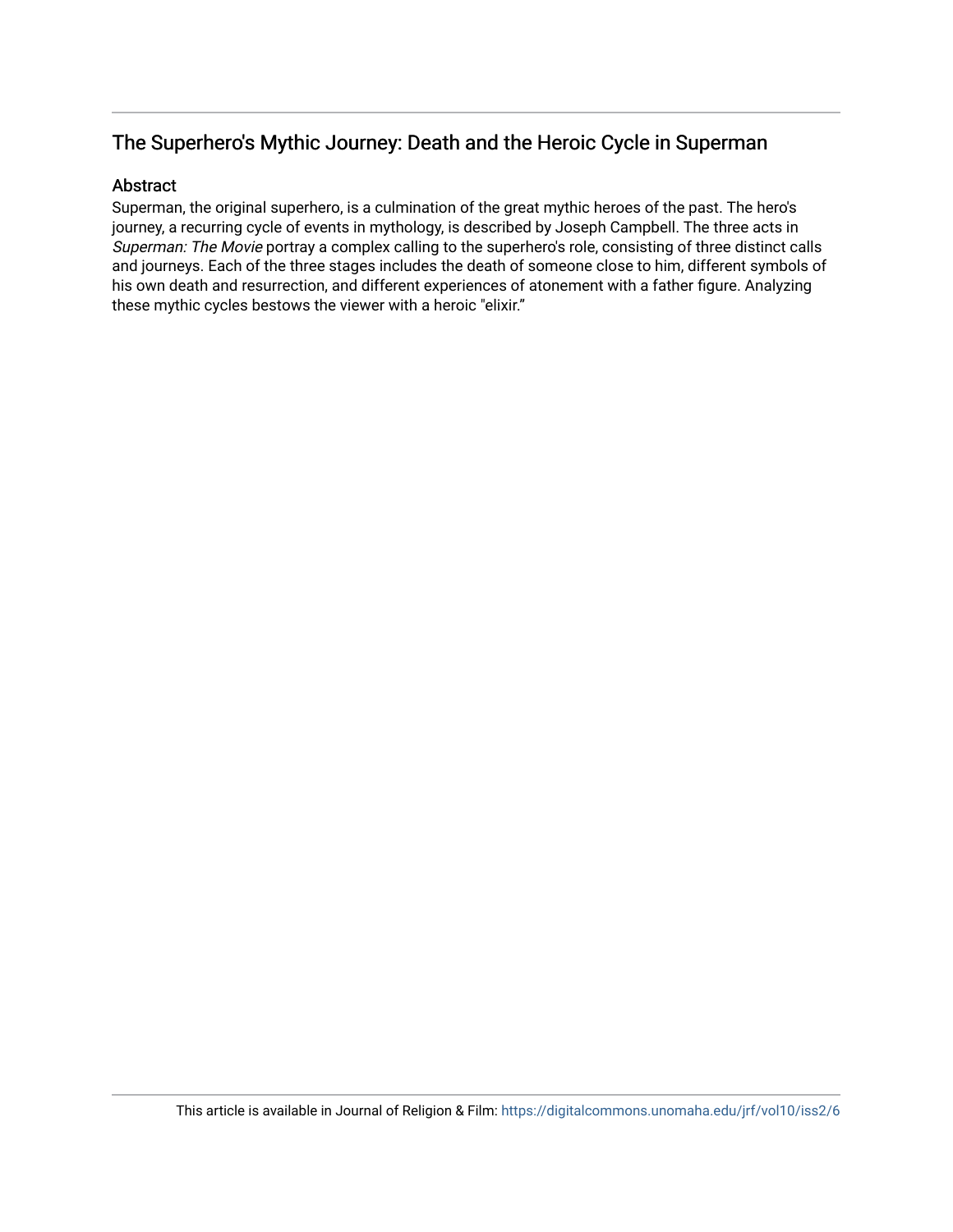#### **Introduction**

Since 1938, Superman has been popular culture's paradigmatic hero, and the original superhero has lived in many forms of media, from comic books to television series to film versions that include the 2006 *Superman Returns*. <sup>1</sup> His story is a culmination of the great mythic heroes of the past.

A recurring cycle of events in the myths that have been told since the dawn of history is described by Joseph Campbell.<sup>2</sup> The "monomyth" consists of the hero's journey. Beginning with the call to adventure, the archetypal hero journeys out of his ordinary world into a special world, facing many trials (including his own death and resurrection), and finally returning home with an elixir (e.g., of new perceptions, powers, personal growth, or precious objects).

For a quarter century, the blockbuster 1978 film *Superman: The Movie*<sup>3</sup> established the dominant images in popular consciousness of Superman's heroic journey, his arriving on Earth, growing up, and starting of his mission. In the film, Superman (a.k.a., Kal-El and Clark Kent) has a complex call to his role as superhero (when viewed through the lens of Campbell's work on mythology).<sup>4</sup> The overall "call" consists of three distinct calls and journeys.<sup>5</sup> Each journey is a stage of a longer overarching journey, with the later stages building on the earlier ones over a span of about 30 years. For Superman, each of the three stages has: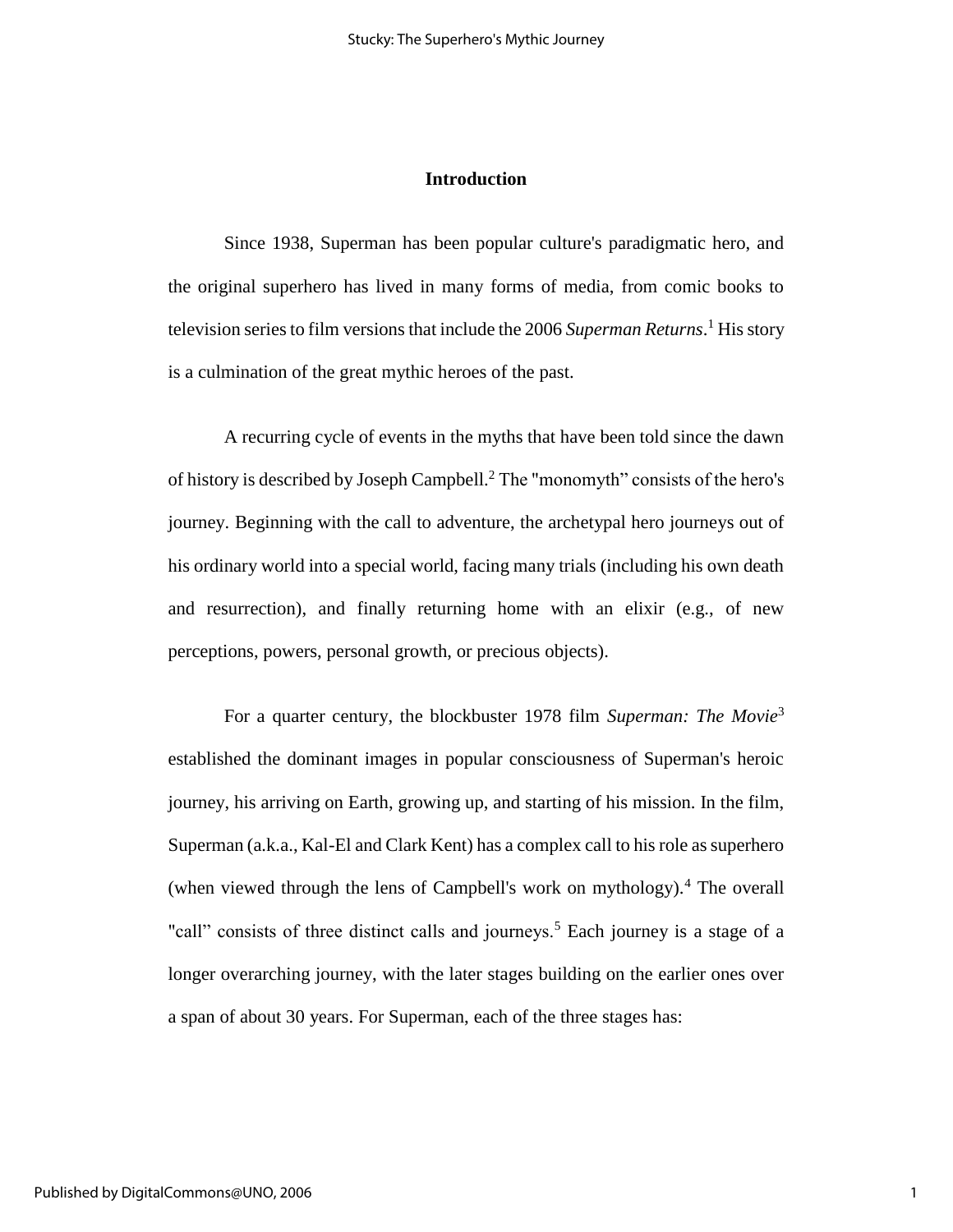- The death of someone close to him.
- Different symbols of his own death and resurrection.
- Different experiences of atonement with a father figure. Atonement here is reconciliation in a relationship, a symbolic life rising from death. Where there has been separation and disconnection (death of a relationship), there is a rejoining, rekindling, and rebirth (resurrection of that relationship).

Elements of these stages are mapped in the chart below and elaborated in

the sections that follow.

| Call      | Identity | Travels         | Death       | Resurrectio  | Atonement     | Elixir     |
|-----------|----------|-----------------|-------------|--------------|---------------|------------|
|           |          |                 |             | n            |               |            |
| #1        | Kal-El   | From            | Parents     | Landing on   | With          | <b>New</b> |
|           |          | Krypton         | and people  | Earth, he    | Jonathan      | family     |
| Go and    |          | to Earth        | of          | rises from   | Kent (after   |            |
| live with |          |                 | Krypton;    | the          | separating    |            |
| Earth's   |          |                 | Kal-El is   | spacecraft   | from Jor-El)  |            |
| people    |          |                 | "entombed   |              |               |            |
|           |          |                 | $"$ in the  |              |               |            |
|           |          |                 | spacecraft  |              |               |            |
|           |          |                 | for 3 years |              |               |            |
| #2        | Clark    | From            | Jonathan    | Jor-El seen  | With Jor-El   | <b>New</b> |
|           | Kent     | Smallville      | Kent;       | as a         | (after        | powers     |
| Retreat   |          | to              | Clark is    | hologram;    | separating    |            |
| from      |          | <b>Fortress</b> | "entombed   | Superman     | from          |            |
| Earth's   |          | of              | $"$ in the  | flies out of | Jonathan)     |            |
| people    |          | Solitude        | Fortress    | the          |               |            |
|           |          |                 | for $12$    | Fortress     |               |            |
|           |          |                 | years       |              |               |            |
| #3        | Superman | From            | Lois;       | Lois raised  | With          | <b>New</b> |
|           |          | Metropoli       | Superman    | from the     | Jonathan      | life       |
| Save      |          | s to the        | is          | ground;      | Kent's ideals |            |
| Earth's   |          | whole           | submerged   | Superman     | (after        |            |
| people    |          | world           | in a pool   | is saved     | rejecting     |            |
|           |          |                 | that nearly | from the     | Jor-El's      |            |
|           |          |                 | becomes a   | pool by      | directive)    |            |
|           |          |                 | permanent   | Eve          |               |            |
|           |          |                 | tomb        |              |               |            |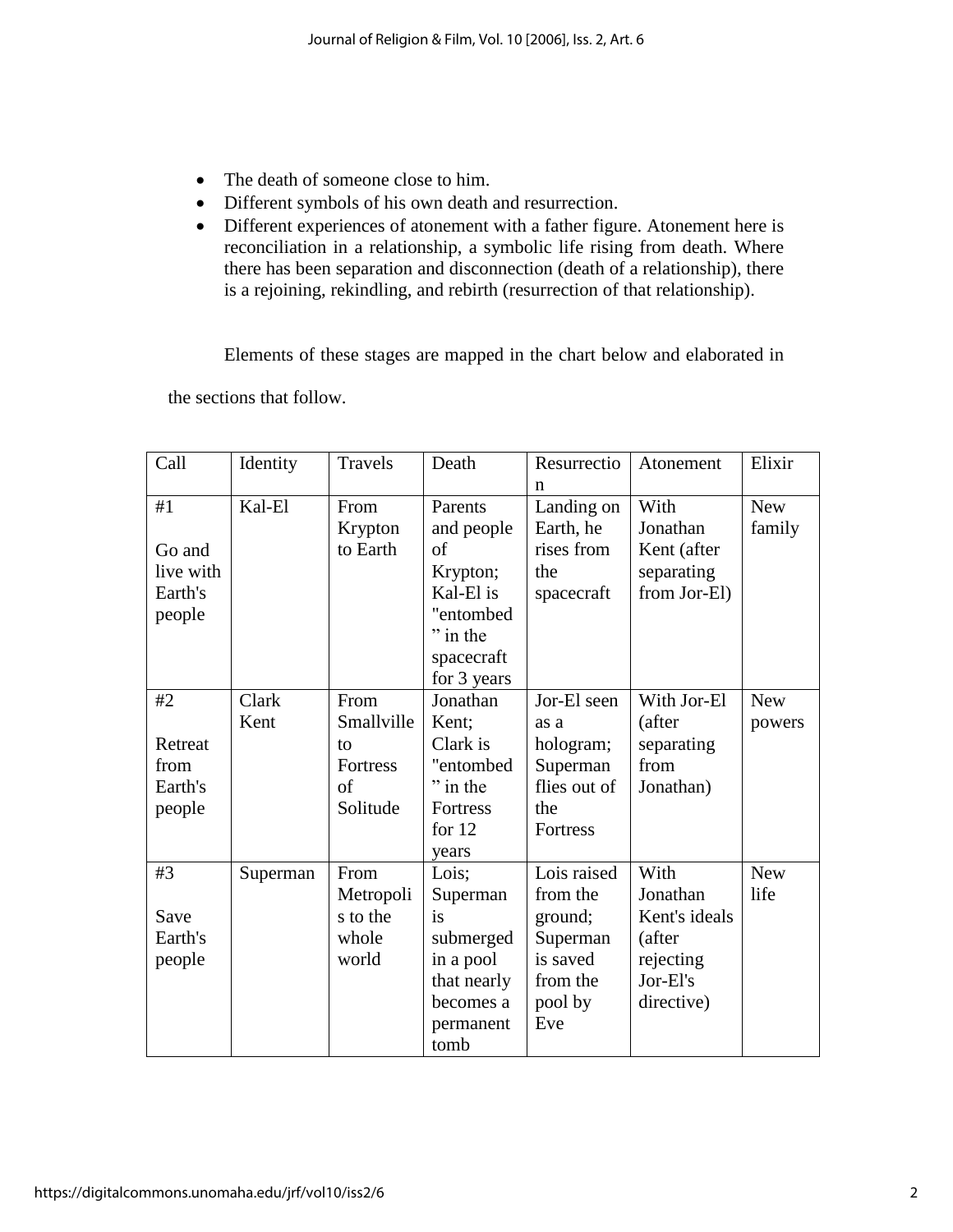#### **First Call: Go and Live with Earth's People**

Jor-El (Marlon Brando), Kal-El's father and the greatest scientist on the planet Krypton, believes the planet is doomed, but his heralded prediction is squelched by Krypton's disbelieving Council. The Council refuses Jor-El's call to evacuate the planet. As a last resort, Jor-El and his wife, Lara (Susannah York), place their infant son, Kal-El, in a spacecraft aimed at Earth.

Kal-El's relationship with his father is foretold as a mystical/technological bond. When Lara despairs that their son shall be isolated and alone on his journey, Jor-El replies, "He will not be alone." (He holds up the green crystal that contains a holographic computerized memory of them.) "He will never be alone."

Jor-El gives a benediction to his son as they prepare the spacecraft:

We will never leave you, even in the face of our deaths. The richness of our lives, this will be yours. All that I have, all that I've learned, everything that I feel, all this and more, I bequeath you, my Son. You will carry me inside you all the days of your life. You will make my strength your own, see my life through your eyes, as your life will be seen through mine. The son becomes the father and the father the son."

This mystical deep connection will suffer separation, reunion (atonement), and another separation once more as the story progresses.<sup>6</sup>

The launched spacecraft narrowly escapes the destruction of Krypton as its sun explodes into a nova. Kal-El is called to escape death by traveling to Earth, and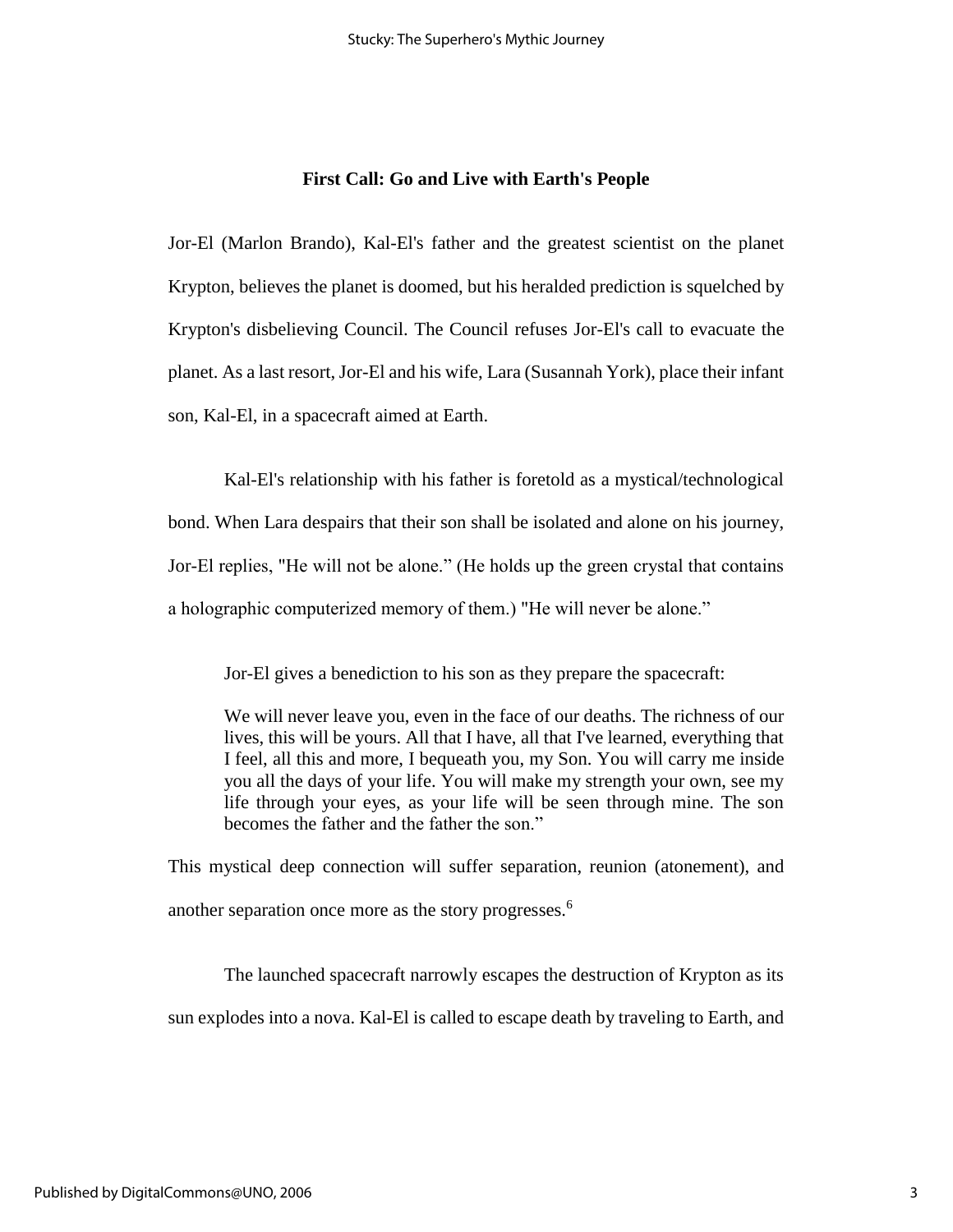as an infant he cannot resist that call even if he wanted to. His escape is enabled by the (ally) crystalline spacecraft that resembles a nativity set's Star of Bethlehem.

During the flight at near light speed across thousands of light years, he ages three years while the computerized memory of his father mentors the supertot about physics, history, and astronomy. For three years he is entombed in the small spacecraft ("whale's belly" according to Campbell or "cave" according to Stuart Voytilla who adapts Campbell's mythic structure for film analysis<sup>7</sup>) as it crosses the threshold of interstellar space. He is symbolically dead since no living soul knows of his existence.

The spacecraft finally blazes through the Earth's atmosphere and crashes into a wheat field. Then Kal-El rises from his technological tomb and unites with (allies) Jonathan and Martha Kent, who name him Clark. After years of isolation in the spacecraft, the toddler experiences atonement with a new adoptive father. A childless couple obtains the elixir of a new family.

He is now in his special world—which is the ordinary world to us. He cannot physically return to his original ordinary world of Krypton since it is destroyed (although in science fiction ways can be found around nearly any obstacle).<sup>8</sup>

#### **Second Call: Retreat from Earth's People**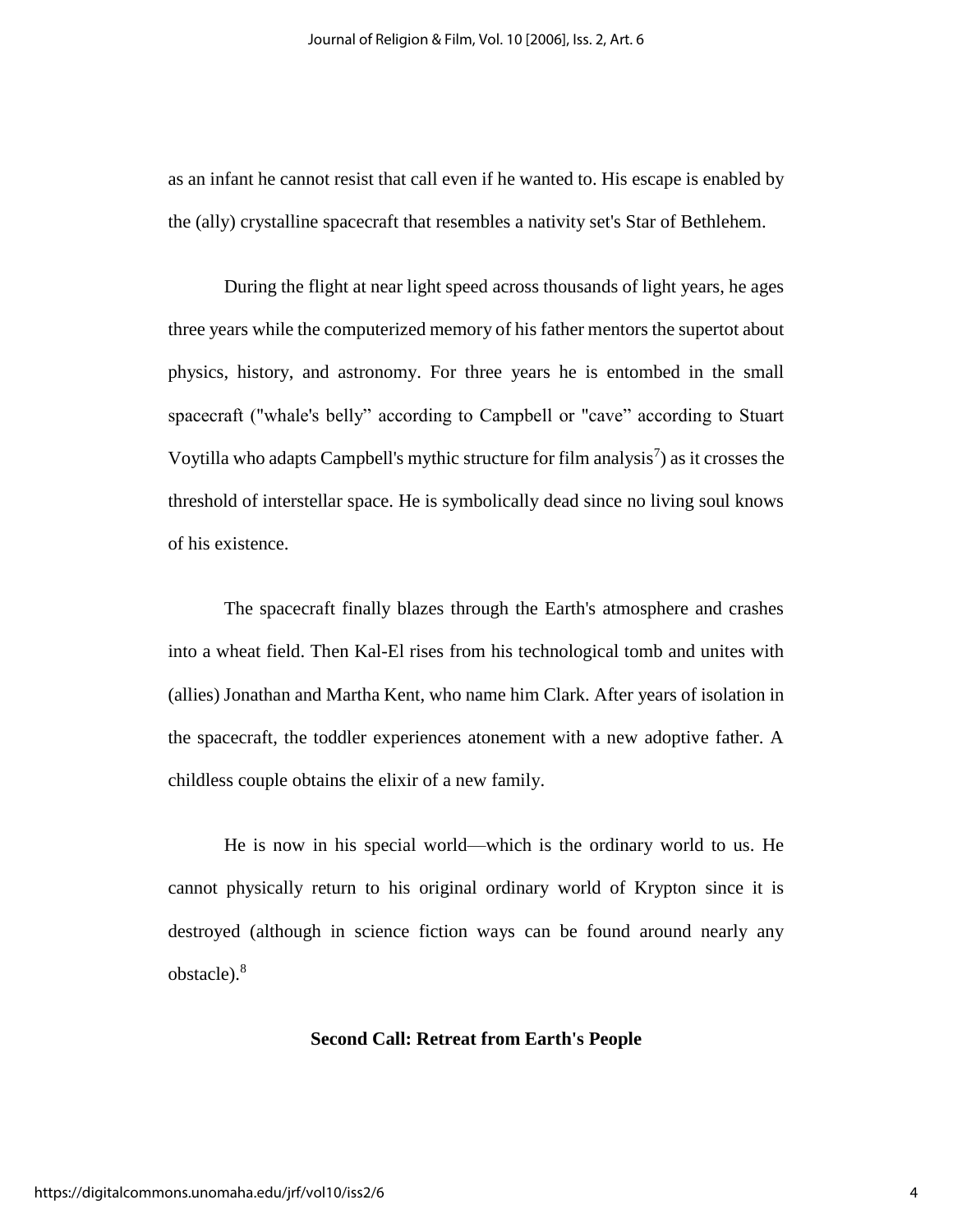According to Campbell,<sup>9</sup> "the child of destiny has to face a long period of obscurity." Clark's life before crashing to Earth is a mystery to his family as he grows to be a teenager on a small family farm. As a teenager, Clark (Jeff East) is frustrated because he must hide his superior powers. He could easily be the greatest football hero ever, but instead he takes on the humble role of a servant as lockerroom boy.<sup>10</sup> He endures the trials of being different, of being superior in every way, of being able to score countless touchdowns, but hiding all those powers. Jonathan Kent (Glenn Ford), just before dying of a heart attack, tells Clark that he must hide his abilities (refusing the call temporarily) until he can understand his destiny. "You are here for a reason. I don't know whose reason or what reason . . . but I do know one thing—it's not to score touchdowns." His "reason" for being on this planet is a question that echoes several times during the film.

Clark is traumatized by his adoptive father's death. Not only is the inevitable sense of loss present, but he felt, for all his great powers, that he was still powerless to save him from death. Furthermore, he is partly responsible for his death, since his playful race with Jonathan triggers the heart attack.

Soon afterwards, Clark feels drawn to a glowing green crystal - a remnant from the spacecraft - hidden in the barn, and he realizes he must leave home. Compelled by the mysterious urge, he hesitates, not wanting to leave his widowed mother, but then he accepts his call and wanders through the wilderness of the polar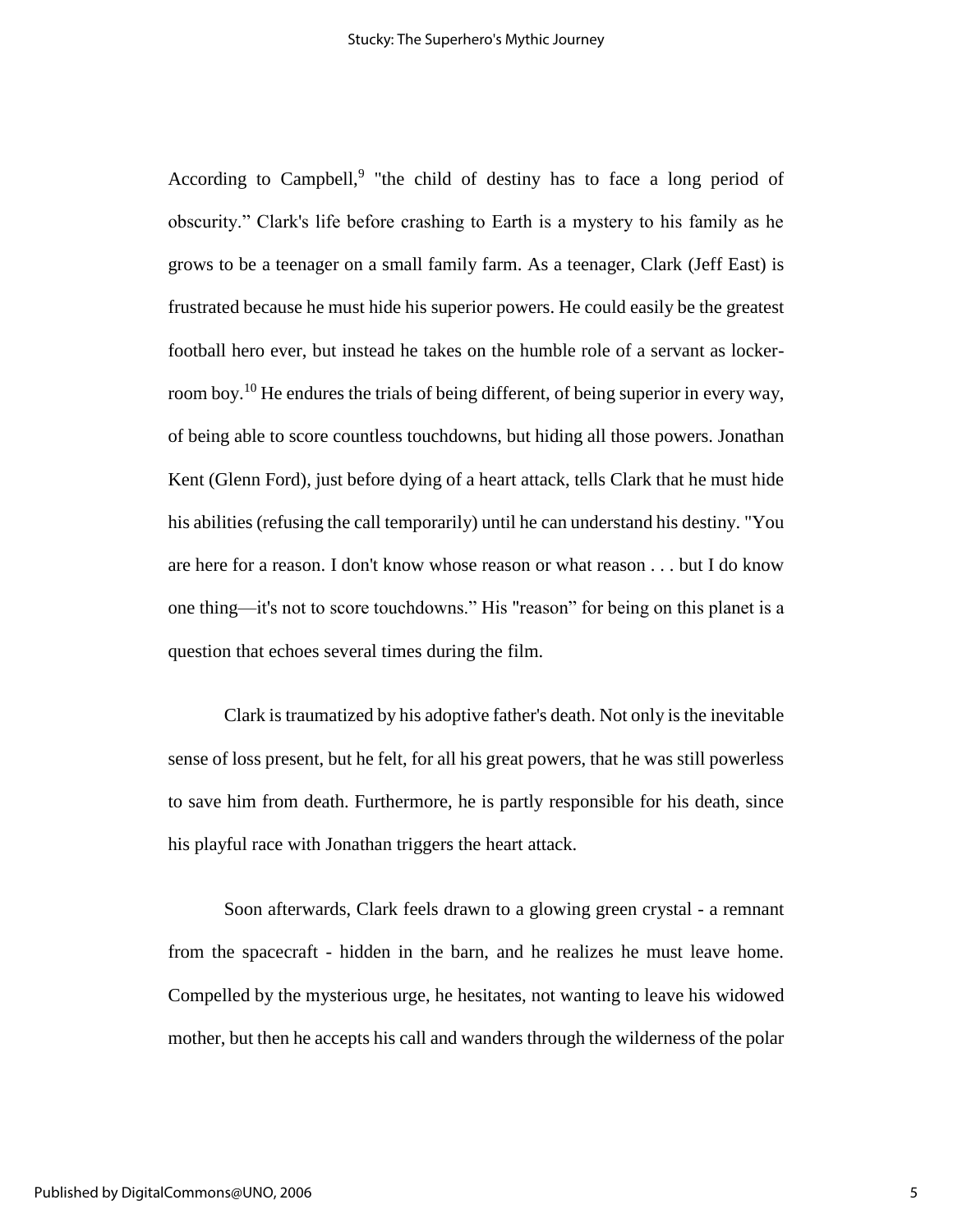icecap. He throws the crystal out onto the ice, and a crystalline Fortress of Solitude constructs itself through superengineering technology.

Inside, he experiences atonement with his Kryptonian father via an interactive hologram of Jor-El. Jor-El says that he is Clark's true father, and he mentors Clark with the Kryptonian catechism for 12 years until he is ready for his mission on Earth. During the 12 years, Clark takes a virtual-reality tour back in space and time, back to his original ordinary world of Krypton. At the end Jor-El tells him:

I have chosen Earth for you. It is now time for you to rejoin your new world and to serve its collective humanity. Live as one of them, Kal-El. . . . They can be a great people, Kal-El. They wish to be. They only lack the light to show the way. For this reason above all, the capacity for growth, I have sent you, my only son.

For a dozen years Clark has been "dead" to the outside world, willingly entombed in this crystalline cave (whale's belly), until he is ready to re-enter our world. On that day, he (Christopher Reeve), now garbed in his traditional blue-and-red suit, flies out (resurrects) into the world, crossing the return threshold, with the elixir of new powers that he will soon share with the world.

#### **Third Call: Save Earth's People**

Wearing the trickster mask of a comically fumbling "mild-mannered reporter," Clark obtains a position at the *Daily Planet* (his new "ordinary world")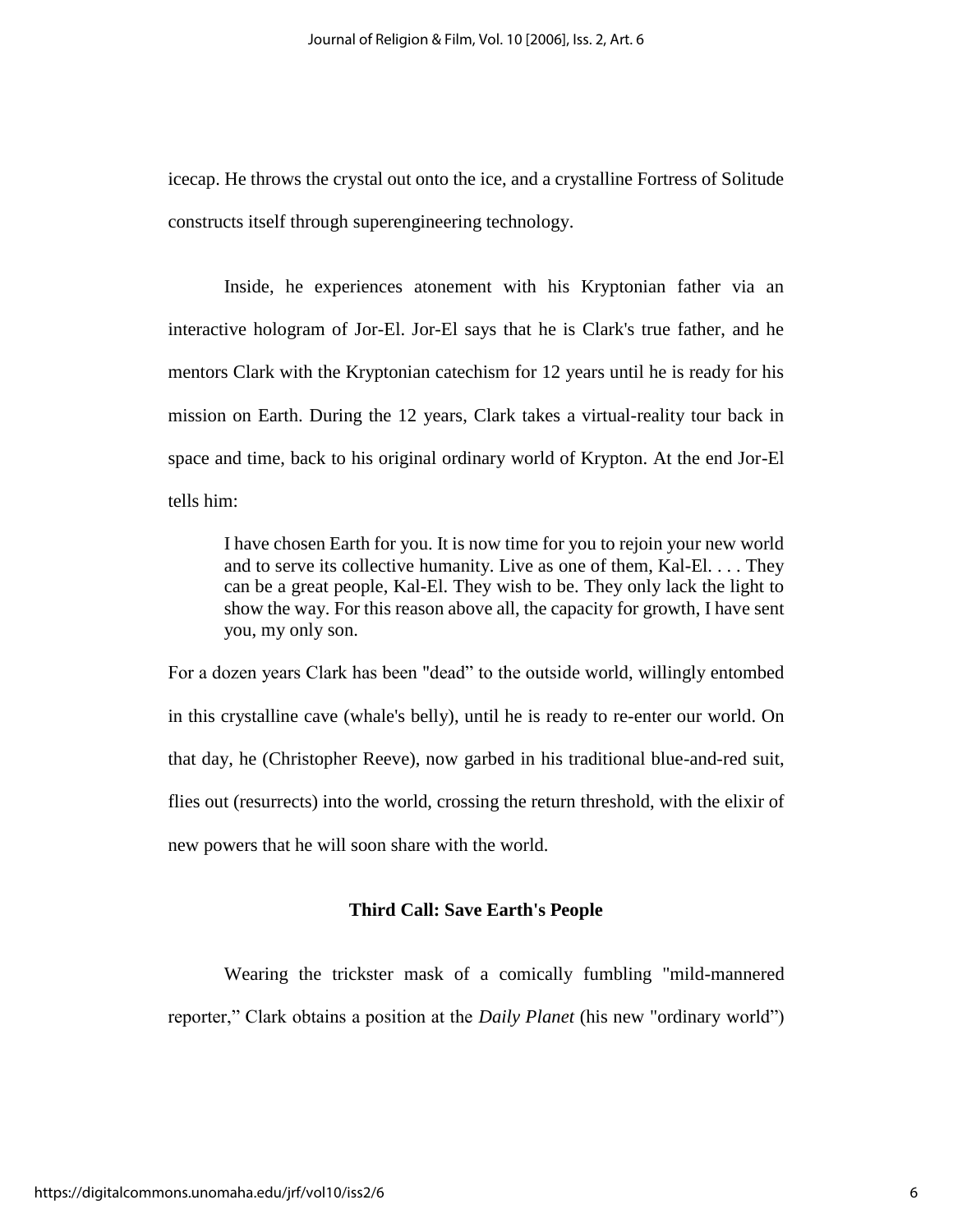and meets coworker Lois Lane (who becomes his goddess). No one on Earth (except his mother) is aware of Clark's shapeshifting alter ego - until he gets his final call to become the paradigmatic superhero.

During a helicopter accident, Lois (Margot Kidder) dangles off the top of a skyscraper. Clark hurries through the crowd, in a race against time (ticking clock), to find a hidden place to remove his mask. In a revolving door he changes into his blue-and-red suit and rescues Lois as she is falling. While he is at it, he also foils robberies, saves a cat from a tree, and helps Air Force One land safely. From pussycat to President, his elixir of salvific power stuns the world. His destiny in the world is now disclosed.

The seemingly invulnerable superhero must face the ultimate vulnerability of his own death and the death of his greatest love. When Superman meets his enemy, he discovers his own greatest weakness. Superman's archenemy, Lex Luthor (Gene Hackman), reasons the "specific radioactivity" of a planet Krypton fragment will kill Superman here on Earth. After making a Kryptonite necklace for Superman, Luthor also programs two nuclear missiles to blast both New Jersey and the San Andreas Fault.

After unsuccessfully trying to tempt Superman to join him, Luthor places the Kryptonite chain around Superman's neck and pushes him into a pool (whale's

7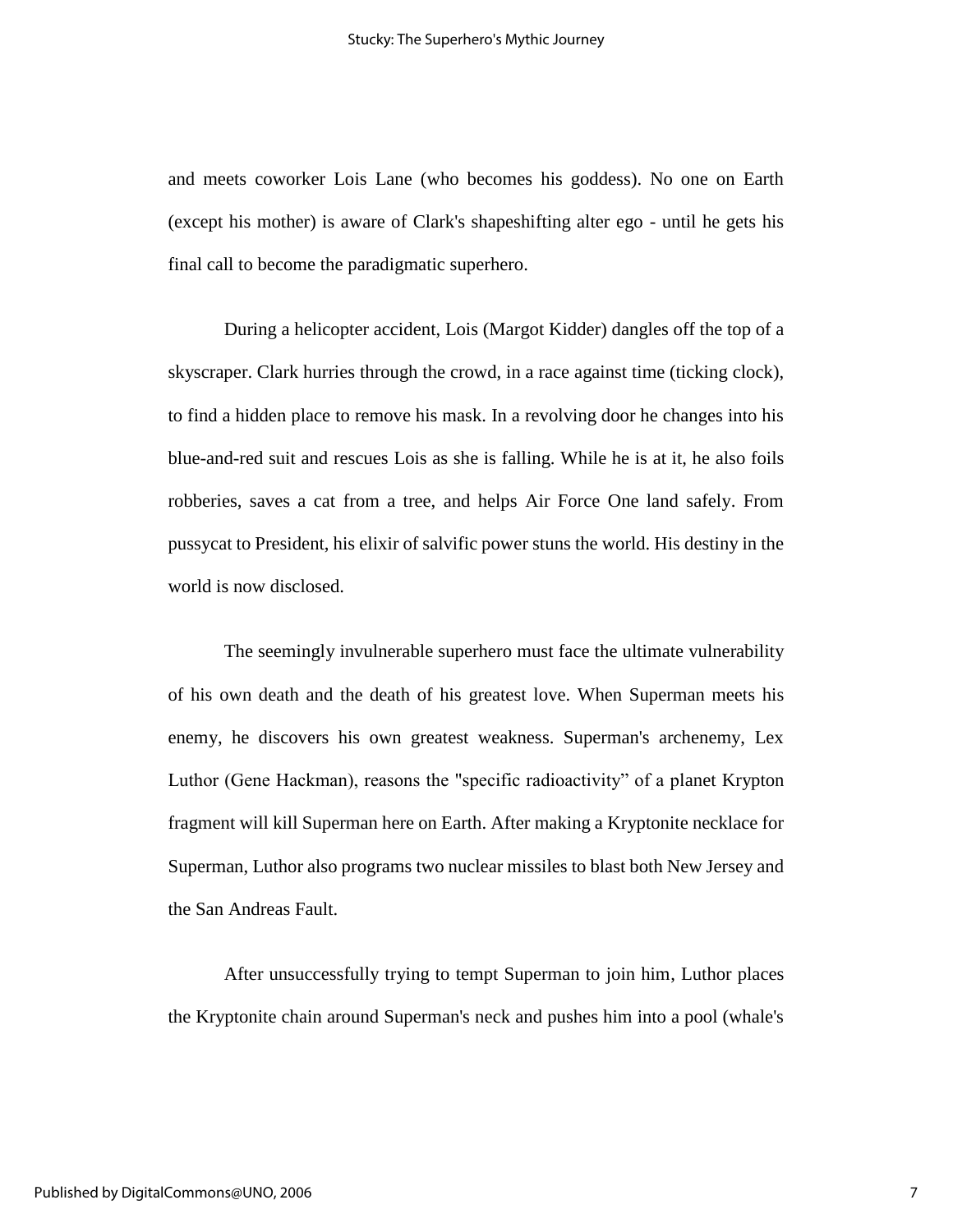belly), leaving him for dead. Symbolically he dies<sup>11</sup> but rises from the watery grave when Eve Teschmacher (Valerie Perrine), as a fallen goddess figure (shapeshifting ally), pulls him out of the pool and removes the Kryptonite (so that he can save her mother from the vaporization of Hackensack).

Although Superman stops the missile heading for New Jersey, he cannot beat the ticking clock for the second missile, and a nuclear explosion blasts the San Andreas Fault. After his symbolic death in the pool, Superman now "descends into hell" (another whale's belly) as he flies underground along the red-hot rock pushing the fault line back together. Emerging from "hell," Superman finds Lois dead and buried underground by the earthquake. He pulls her car from the ground, but it is a false resurrection since her body is lifeless. This is his greatest ordeal, and finally with a scream he flies up into the clouds.

At this juncture, he hears conflicting echoes from his two dead fathers. A vision of Jor-El's face in the clouds admonishes, "It is forbidden for you to interfere with human history."<sup>12</sup> Jonathan Kent's voice says, "You are here for a reason." And Superman remembers his own teenage inability to save Jonathan from death.

Superman rebels against his Kryptonian father as threshold guardian, and he continues his atonement with his Earthly father (or at least Jonathan's ideals).<sup>13</sup> If he could not bring a loved one back from death 12 years before, this time he will.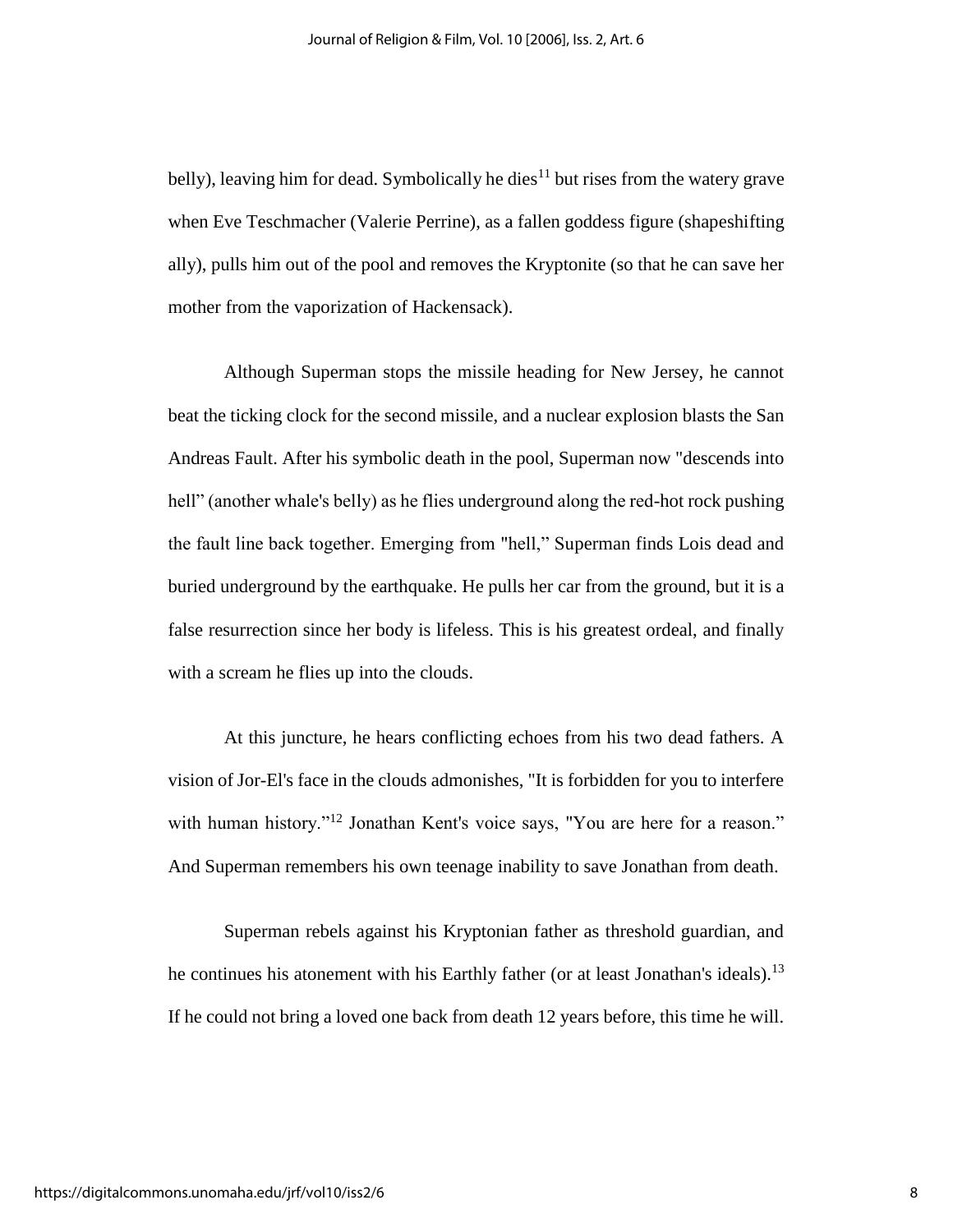Superman resurrects  $\text{Lois}^{14}$  by flying around the planet at hyperlight speeds until the Earth turns backwards (reversing the ticking of the clock) and history is changed. Leaving our ordinary world by traveling into the past, he returns with the elixir of Lois's resurrection.

#### **The Ultimate Boon**

The movie closes with a shot of Superman flying above the globe of the Earth and smiling at the camera before the closing credits. This superhero's journey has come full circle. He came to Earth from outer space, and after experiencing physical/relational life and death on multiple levels, he returns to the fringes of outer space at the end. He is master of both Earth and space, easily traveling from one to the other, just as he can easily change from his mask of Clark Kent, fumbling reporter, to his true persona of Superman.

Just before flying into space, he delivers Lex Luthor to prison. The warden thanks Superman for the elixir of making the country safe again. Superman's closing words are, "Don't thank me, Warden. We're all part of the same team."

We, as the audience of this film, do not have super powers, but we can be on the "same team." We cannot emulate Superman's physical strength and speed, but we can emulate his moral strength and integrity. We are all called to a journey of doing good and courageously fighting for truth and justice even in the face of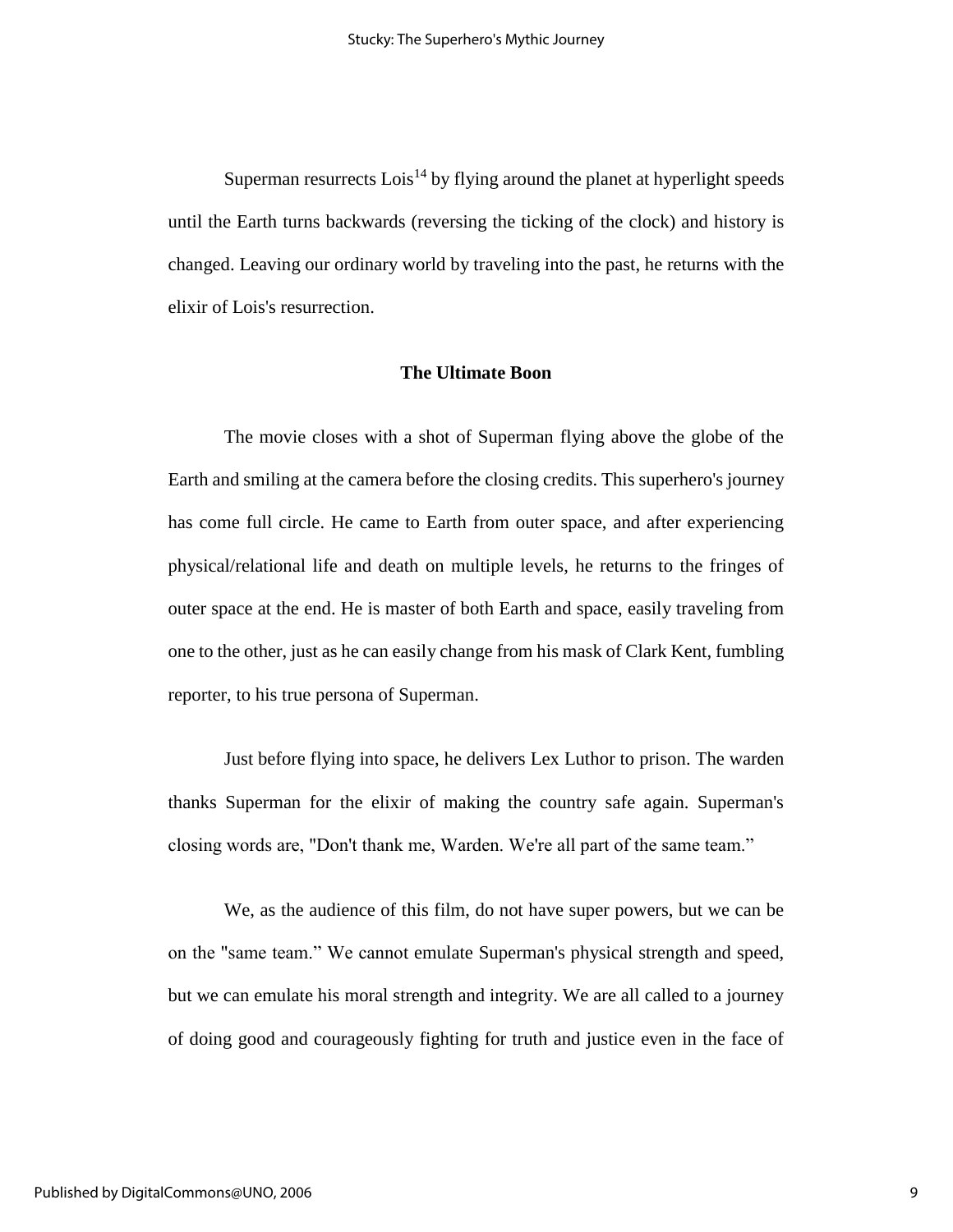adversity and impossible odds.<sup>15</sup> That is this film's final elixir. That is the meaning

of this mythology for us.

 $\overline{\phantom{a}}$ 

<sup>1</sup> Dir. Bryan Singer. Warner Brothers, 2006.

<sup>2</sup> *The Hero with a Thousand Faces,* 2nd ed. (Princeton: Princeton University Press, 1968).

<sup>3</sup> Dir. Richard Donner. Warner Brothers, 1978.

<sup>4</sup> This paper is an analysis of the movie in terms of Campbell's view of mythology. For an analysis of Superman as a Christ figure, see Anton Karl Kozlovic, "Superman as Christ-Figure: The American Pop Culture Movie Messiah," *Journal of Religion and Film* Vol. 6, No. 1, April 2002, 6 Aug. 2005. He details a very large number of Bible-film parallels in this article and two later related articles. See "The Unholy Biblical Subtexts and Other Religious Elements Built into *Superman: The Movie* (1978) and *Superman II* (1981)" *Journal of Religion and Film* Vol. 7, No. 1, April 2003, 6 Aug. 2005. See also "The Holy, Non-Christic Biblical Subtexts in *Superman: The Movie* (1978) and *Superman II* (1981)" *Journal of Religion and Film* Vol. 6, No. 2, October 2002, 6 Aug. 2005.

 $5$  The cinematography of the film also has distinct stages, from the ponderous scenes of blinding whites and inky blacks of Krypton and space, to the bucolic Norman Rockwell earth tones of Smallville, to the fast pacing and comic-strip primary colors of Superman's suit in Metropolis.

<sup>6</sup> This parallels Jesus's words "I and the Father are one" in John 10:30. The film's Creative Consultant, Tom Mankiewicz, said in an interview in the documentary *Taking Flight: The Development of Superman,* "On Krypton, I was intending it to be almost semi-Biblical . . . . The metaphor was clearly there when Jor-El sends Superman to Earth of God sending Christ to save humanity." (Dir. Michael Thau. Warner Home Video, 2001.)

<sup>7</sup> *Myth and the Movies: Discovering the Mythic Structure of 50 Unforgettable Films* (Studio City: Michael Wiese Productions, 1999).

8 In *Superman Returns*, after astronomers discover the remains of Krypton, Superman does return there. His mission, taking five long years, is unsuccessful, however, since he finds only what he describes as a graveyard.

<sup>9</sup> Campbell 326.

 $10$  Cf. the discussion of servanthood versus domination in "The Piano and the Gospel of Mark," David Rhoads and Sandra Roberts, *Explorations in Theology and Film*, eds. Clive Marsh and Gaye Ortiz (Oxford: Blackwell Publishers, 1997) 47-58.